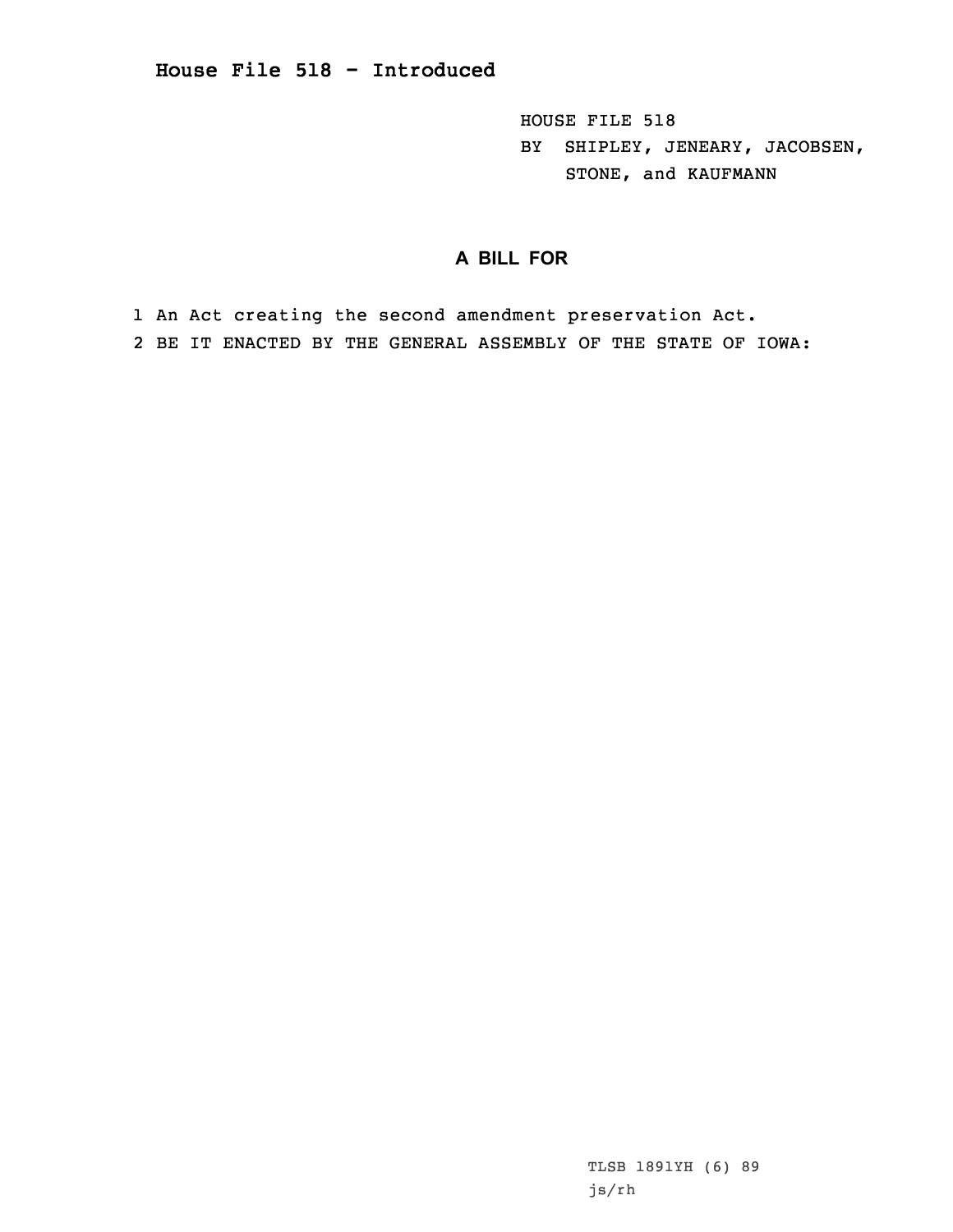## H.F. 518

1Section 1. NEW SECTION. **724A.1 Short title.**

2 This chapter may be cited and referred to as the *"Second* 3 *Amendment Preservation Act"*.

4Sec. 2. NEW SECTION. **724A.2 Definition.**

 As used in this chapter, *"law-abiding citizen"* means <sup>a</sup> person who is not otherwise precluded under state law from possessing <sup>a</sup> firearm and shall not be construed to include anyone who is not legally present in the United States or the state of Iowa.

9 Sec. 3. NEW SECTION. **724A.3 Legislative findings.** 10 The general assembly finds and declares the following: 11 1. The general assembly is firmly resolved to support and 12 defend the Constitution of the United States against every

 aggression, whether foreign or domestic, and is duty-bound to oppose every infraction of those principles that constitute the basis of the United States because only <sup>a</sup> faithful observance of those principles can secure the nation's existence and the public happiness.

18 2. Acting through the Constitution of the United States, the people of the several states created the federal government to be their agent in the exercise of <sup>a</sup> few defined powers, while reserving for the state governments the power to legislate on matters concerning the lives, liberties, and properties of citizens in the ordinary course of affairs.

24 3. The limitation of the federal government's power is affirmed under the tenth amendment to the Constitution of the United States, which defines the total scope of federal power as being that which has been delegated by the people of the several states to the federal government, and all power not delegated to the federal government in the Constitution of the United States is reserved to the states respectively or to the people themselves.

32 4. If the federal government assumes powers that the people 33 did not grant it in the Constitution of the United States, its 34 acts are unauthoritative, void, and of no force.

-1-

35 5. The several states of the United States respect

LSB 1891YH (6) 89 js/rh 1/7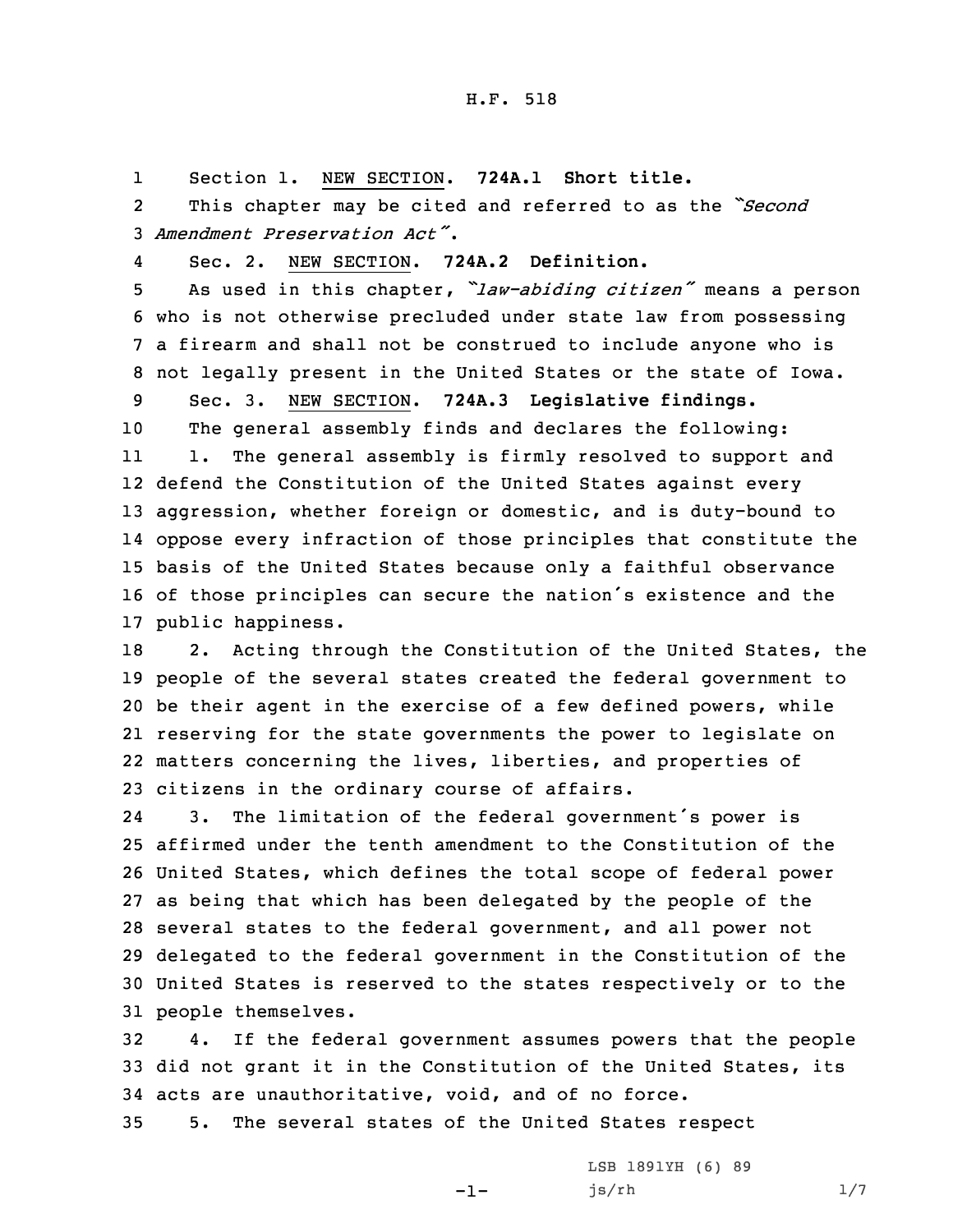the proper role of the federal government but reject the proposition that such respect requires unlimited submission. If the government, created by <sup>a</sup> compact among the states, was the exclusive or final judge of the extent of the powers granted to it by the states through the Constitution of the United States, the federal government's discretion, and not the Constitution of the United States, would necessarily become the measure of those powers. To the contrary, as in all other cases of compacts among powers having no common judge, each party has an equal right to judge for itself as to whether infractions of the compact have occurred, as well as to determine the mode and measure of redress. Although the several states have granted supremacy to laws and treaties made under the powers granted in the Constitution of the United States, such supremacy does not extend to various federal statutes, executive orders, administrative orders, court orders, rules, regulations, or other actions that collect data or restrict or prohibit the manufacture, ownership, and use of firearms, firearm accessories, or ammunition exclusively within the borders of Iowa. Such statutes, executive orders, administrative orders, court orders, rules, regulations, and other actions exceed the powers granted to the federal government except to the extent they are necessary and proper for governing and regulating the United States armed forces or for organizing, arming, and disciplining militia forces actively employed in the service of the United States armed 27 forces.

 6. The people of the several states have given the United States Congress the power "to regulate commerce with foreign nations, and among the several states", but "regulating commerce" does not include the power to limit citizens' right to keep and bear arms in defense of their families, neighbors, persons, or property, or to dictate what sort of arms and accessories law-abiding Iowans may buy, sell, exchange, or otherwise possess within the borders of this state.

 $-2-$ 

LSB 1891YH (6) 89 js/rh 2/7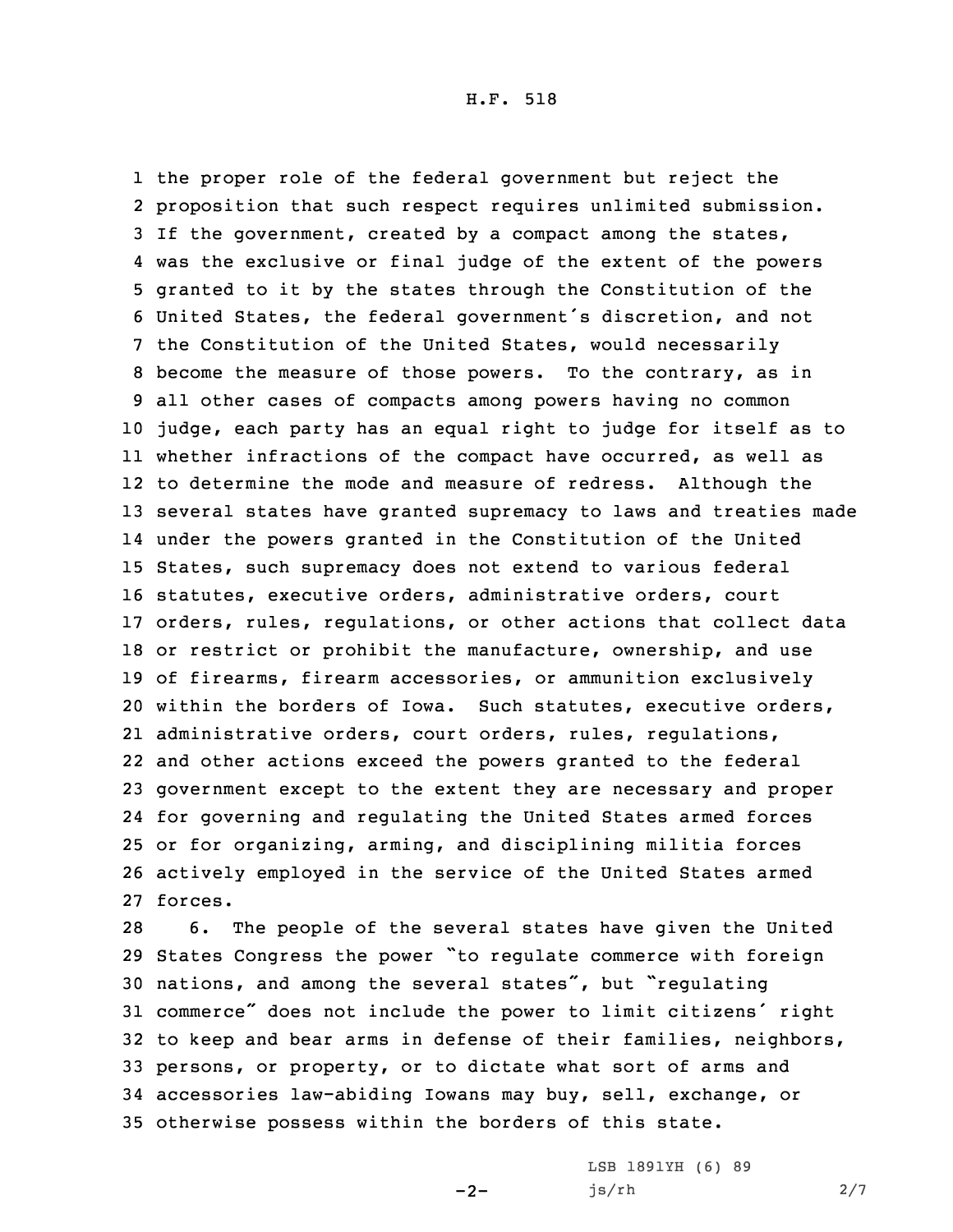1 7. The people of the several states have also granted the United States Congress the power "to lay and collect taxes, duties, imposts and excises, to pay the debts and provide for the common defense and general welfare of the United States" and "to make all laws which shall be necessary and proper for carrying into execution" the powers vested by the Constitution of the United States "in the government of the United States, or in any department or officer thereof". These constitutional provisions merely identify the means by which the federal government may execute its limited powers and shall not be construed to grant unlimited power because to do so would be to destroy the carefully constructed equilibrium between the federal and state governments. Consequently, the general assembly rejects any claim that the taxing and spending powers of the United States Congress may be used to diminish in any way the right of the people to keep and bear arms. 8. The people of Iowa have vested the general assembly

 with the authority to regulate the manufacture, possession, exchange, and use of firearms firearm accessories, or ammunition within the borders of this state, subject only to the limits imposed by the second amendment to the Constitution of the United States and the Constitution of the State of Iowa. 9. The general assembly of the state of Iowa strongly promotes responsible firearm ownership, including parental supervision of minors in the proper use, storage, and ownership

 of all firearms; the prompt reporting of stolen firearms; and the proper enforcement of all state firearm laws. The general assembly of the state of Iowa hereby condemns any unlawful transfer of firearms and the use of any firearm in any criminal or unlawful activity.

31 Sec. 4. NEW SECTION. **724A.4 Federal infringements on the** 32 **right to keep and bear arms.**

<sup>33</sup> Federal infringements on the people's right to keep and bear 34 arms, as guaranteed by the second amendment to the Constitution 35 of the United States, within the borders of this state include

 $-3-$ 

LSB 1891YH (6) 89 js/rh 3/7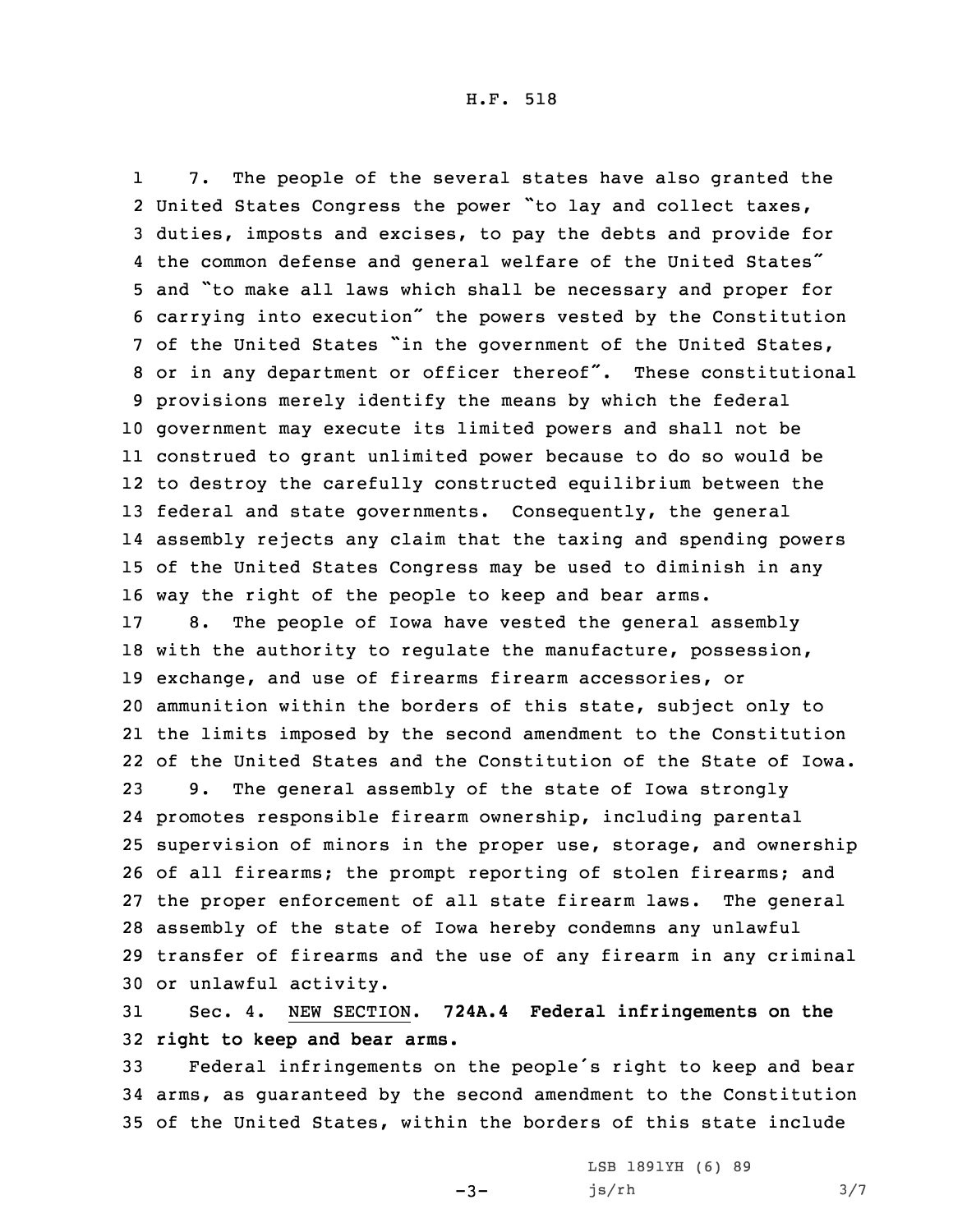1 but shall not be limited to the following federal acts, laws, 2 executive orders, administrative orders, court orders, rules, 3 and regulations:

4 1. Any tax, levy, fee, or stamp imposed on firearms, firearm accessories, or ammunition not common to all other goods and services and that might reasonably be expected to create <sup>a</sup> chilling effect on the purchase or ownership of firearms, firearm accessories, or ammunition by law-abiding citizens. 2. Any registering or tracking of firearms, firearm accessories, or ammunition that might reasonably be expected to create <sup>a</sup> chilling effect on the purchase or ownership of

12 firearms, firearm accessories, or ammunition by law-abiding 13 citizens.

14 3. Any registering or tracking of the owners of firearms, firearm accessories, or ammunition that might reasonably be expected to create <sup>a</sup> chilling effect on the purchase or ownership of firearms, firearm accessories, or ammunition by law-abiding citizens.

19 4. Any act forbidding the possession, ownership, use, or 20 transfer of firearms, firearm accessories, or ammunition by 21 law-abiding citizens.

22 5. Any act ordering the confiscation of firearms, firearm 23 accessories, or ammunition from law-abiding citizens.

24 Sec. 5. NEW SECTION. **724A.5 Federal infringement void.** All federal acts, laws, executive orders, administrative orders, court orders, rules, and regulations, regardless if enacted before or after the provisions this chapter, that infringe on the people's right to keep and bear arms as guaranteed by the second amendment to the Constitution of the United States shall be invalid in this state, shall not be recognized by this state, shall be specifically rejected by this state, and shall have no effect in this state.

33 Sec. 6. NEW SECTION. **724A.6 Protection of right to keep and** 34 **bear arms.**

35 It shall be the duty of the courts and law enforcement

 $-4-$ 

LSB 1891YH (6) 89  $js/rh$  4/7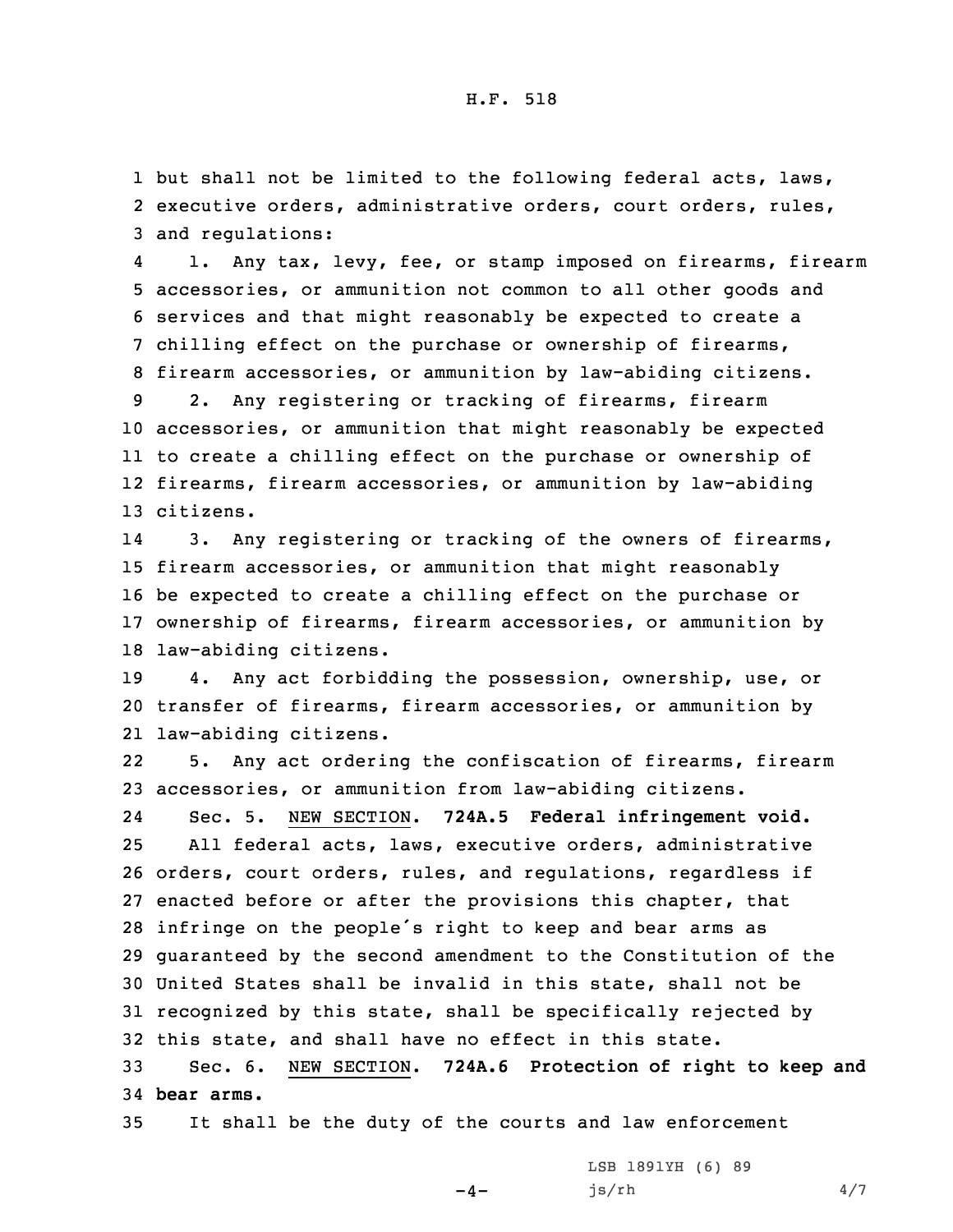agencies of this state to protect the rights of law-abiding citizens to keep and bear arms within the borders of this state and to protect these rights from the infringements described in section 724A.4.

5 Sec. 7. NEW SECTION. **724A.7 Enforcement of infringement of** 6 **right to keep and bear arms prohibited.**

 No person, including any public officer or employee of this state or any political subdivision of this state, shall have the authority to enforce or attempt to enforce any federal acts, laws, executive orders, administrative orders, court orders, rules, regulations, statutes, or ordinances infringing on the right to keep and bear arms as described in section 13 724A.4.

14 Sec. 8. NEW SECTION. **724A.8 Liability for violation ——** 15 **attorney fees.**

 1. Any entity that acts knowingly to violate the provisions of this chapter while acting under color of any state or federal law, including any political subdivision or law enforcement agency that employs <sup>a</sup> law enforcement officer who acts knowingly to violate the provisions of this chapter while acting under color of any state or federal law, shall be liable to the injured party in an action at law, suit in equity, or other proper proceeding for redress.

24 2. In such actions, the court may award the prevailing 25 party, other than the state or any political subdivision of the 26 state, reasonable attorney fees and costs.

27 3. Sovereign, official, or qualified immunity shall not be 28 an affirmative defense in actions pursued under this section.

29 Sec. 9. NEW SECTION. **724A.9 Actions for violations.**

 1. Any person residing or conducting business in <sup>a</sup> jurisdiction who believes that <sup>a</sup> law enforcement officer or supervisor of law enforcement officers of such jurisdiction has taken action that violates this chapter shall have standing to pursue an action against the jurisdiction that employs the officer or supervisor for declaratory judgment in the district

 $-5-$ 

LSB 1891YH (6) 89  $js/rh$  5/7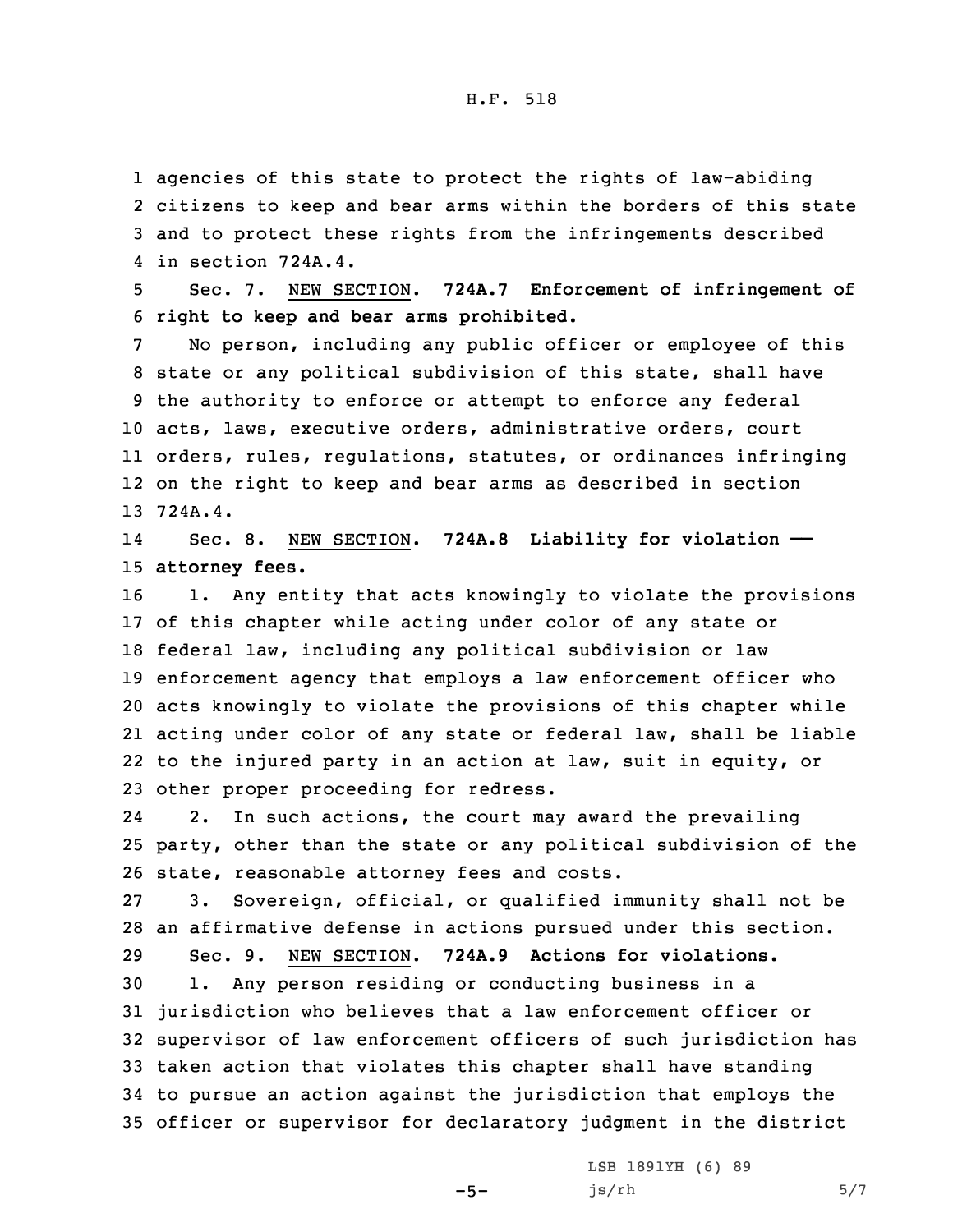1 court of the county in which the action allegedly occurred, or 2 in the district court of Polk county.

 2. If <sup>a</sup> court determines that <sup>a</sup> law enforcement officer or supervisor of law enforcement officers has taken any action that violates this chapter, the jurisdiction that employs the law enforcement officer or supervisor of law enforcement officers found to have violated this chapter shall be required to pay court costs, attorney fees, and any other damages the court finds necessary associated with the declaratory judgment action that resulted in the finding of ineligibility.

11 3. Nothing in this section shall preclude <sup>a</sup> person's right 12 of appeal or remediation.

13 EXPLANATION

14

## **The inclusion of this explanation does not constitute agreement with** <sup>15</sup> **the explanation's substance by the members of the general assembly.**

 This bill creates the second amendment preservation Act. The bill defines "law-abiding citizen" to include <sup>a</sup> person who is not otherwise precluded under state law from possessing <sup>a</sup> firearm and does not include anyone who is not legally present in the United States or the state of Iowa. The bill affirms the state of Iowa's authority to regulate firearms within its borders. The bill prohibits the enforcement of any federal infringement on the people's right to keep and bear arms. The bill provides examples of federal actions that are considered infringements on the right to keep and bear arms, including those actions that might reasonably be expected to create <sup>a</sup> chilling effect on the purchase or ownership of firearms, firearm accessories, or ammunition by law-abiding citizens or any act ordering the confiscation of firearms, firearm accessories, or ammunition from law-abiding citizens. The bill declares void in the state <sup>a</sup> federal action that is considered an infringement on the right to keep and bear arms. The bill places <sup>a</sup> duty on courts and law enforcement agencies of this state to protect the rights of law-abiding citizens to keep and bear arms within the borders of this state and to

 $-6-$ 

LSB 1891YH (6) 89 js/rh 6/7